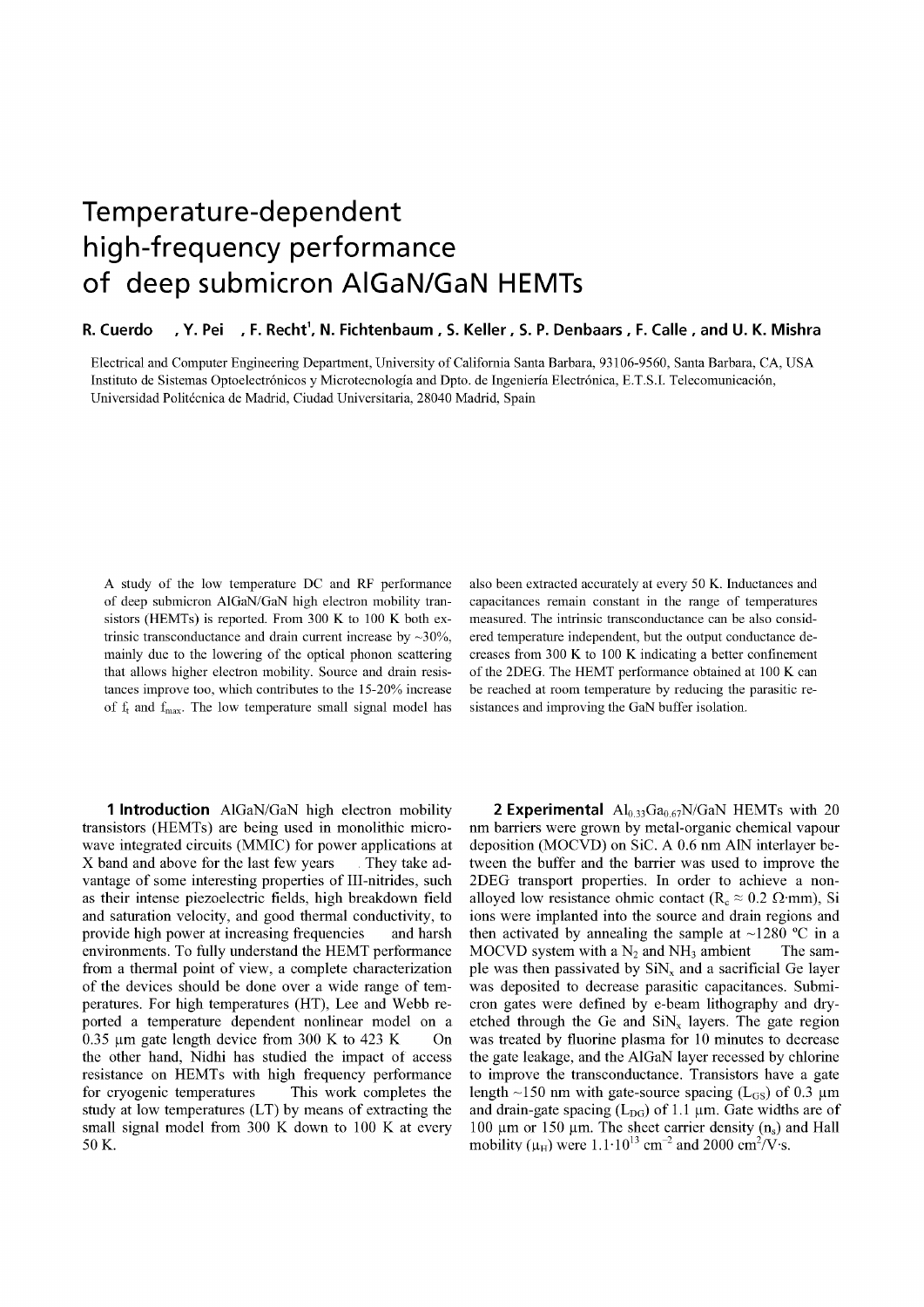S-parameter measurements from 300 K to 100 K were carried out using a cryogenic high frequency probe station, composed of a liquid nitrogen cooled wafer stage and a heater to control the temperature. The station was connected to an Agilent PNA E8361A network analyzer for the RF measurements and to an Agilent 4155B parameter analyzer for the DC characterization. For the on wafer RF measurements from 1 GHz up to 40 GHz, the electrical reference plane was established by an "off-wafer" LRRM calibration at each temperature.

**3 Results and discussion** Both drain cut-off current  $(I_{DSS})$  and extrinsic transconductance  $(g_{m,ext})$  increase around 30% from 300 K to 100 K as shown in Fig. 1, up to maximum values of 0.99 A/mm and 0.62 S/mm, respectively. This behaviour is related with the higher electron mobility in the 2DEG as devices are cooling, due to the reduction of the polar optical phonon scattering. This mechanism is dominant at 300 K, but becomes negligible as temperature decreases. At 100 K other types of scattering such as the alloy disorder are predominant with a temperature independent behaviour. Thus, the improvement in the HEMT performance saturates for  $T < 150$  K.



**Figure 1** Maximum of drain current at  $V_{GS} = 0$  V and extrinsic transconductance at  $V_{DS} = 8$  V from 300 K to 100 K.



**Figure 2**  $R_s$  for different drain currents. At each  $T$ , the minimum of  $R_s$  is obtained in the low field region for  $I_D < 0.2$  A/mm.

The source resistance  $(R<sub>S</sub>)$  has been extracted from specific DC measurements For transistors with L<sub>GS</sub> = 0.3  $\mu$ m and L<sub>DG</sub> = 1.1  $\mu$ m, R<sub>S</sub> decreases from 0.49  $\Omega$ ·mm at 300 K to 0.35  $\Omega$  mm at 100 K as is shown in Fig. 2. Drain resistance  $(R_D)$  can be also calculated as the difference between the on-resistance  $(R_{on})$  and  $R_s$ , extracting  $R_{on}$ from the slope of the lineal region in  $I_D$  vs  $V_{DS}$  curves at low V<sub>DS</sub>. For the same devices, R<sub>D</sub> varies from 1.15  $\Omega$ -mm at 300 K to 0.65  $\Omega$ ·mm at 100 K.

The measurements of the S-parameters allow the extraction of the current-gain ( $f_T$ ) and power-gain ( $f_{max}$ ) cutoff frequencies and the equivalent circuit parameters (ECPs). The  $f_T$  and  $f_{max}$  are estimated from  $|h_{21}|^2$  and the unilateral power gain (U), respectively, assuming a 20  $dB/decade$  linear decrease. As shown in Fig. 3,  $f<sub>T</sub>$  increases  $\sim$ 16% from 300 K to 150 K, and stabilizes down to 100 K. The maximum of  $f<sub>T</sub>$  occurs approximately at the same  $I<sub>D</sub>$ for all temperatures under study The  $f_{\text{max}}$  follows a similar evolution than  $f_T$ , increasing ~21% from 129 GHz at 300 K to 156 GHz at 100 K. Both  $f_T$  and  $f_{max}$  increases are related with the improvement of the parasitic resistances ( $R_s$  and  $R_p$ ) as devices are cooled.



**Figure 3** Evolution of  $f<sub>T</sub>$  for different drain currents. The peak of  $f<sub>T</sub>$  occurs at the same approximate  $I<sub>D</sub>$  (0.3 to 0.4 A/mm) for all temperatures under study.

The small signal model has been extracted and simulated at different bias by means of ADS software. The equivalent circuit used was proposed by Dambrine et al.

The extrinsic resistances  $R_s$  and  $R_d$  have been previously calculated, and  $R_g$  is set as 1/3 of the gate metal strip resistance. From pinched HEMT measurements, extrinsic capacitances  $C_{pg}$  and  $C_{pd}$  are obtained. The extrinsic inductances  $L_s$ ,  $L_g$  and  $L_d$  are calculated from cold measurements ( $V_{DS} = 0$  V and  $V_{GS} \approx 2$  V) Next, the intrinsic circuit parameters are deduced following The equivalent circuit is simulated and fitted to achieve a good agreement between model and measured characteristics, especially for frequencies between 1 to 20 GHz (see Fig. 4). Inductances and capacitances for the extrinsic circuit are supposed constant with temperature. Regarding the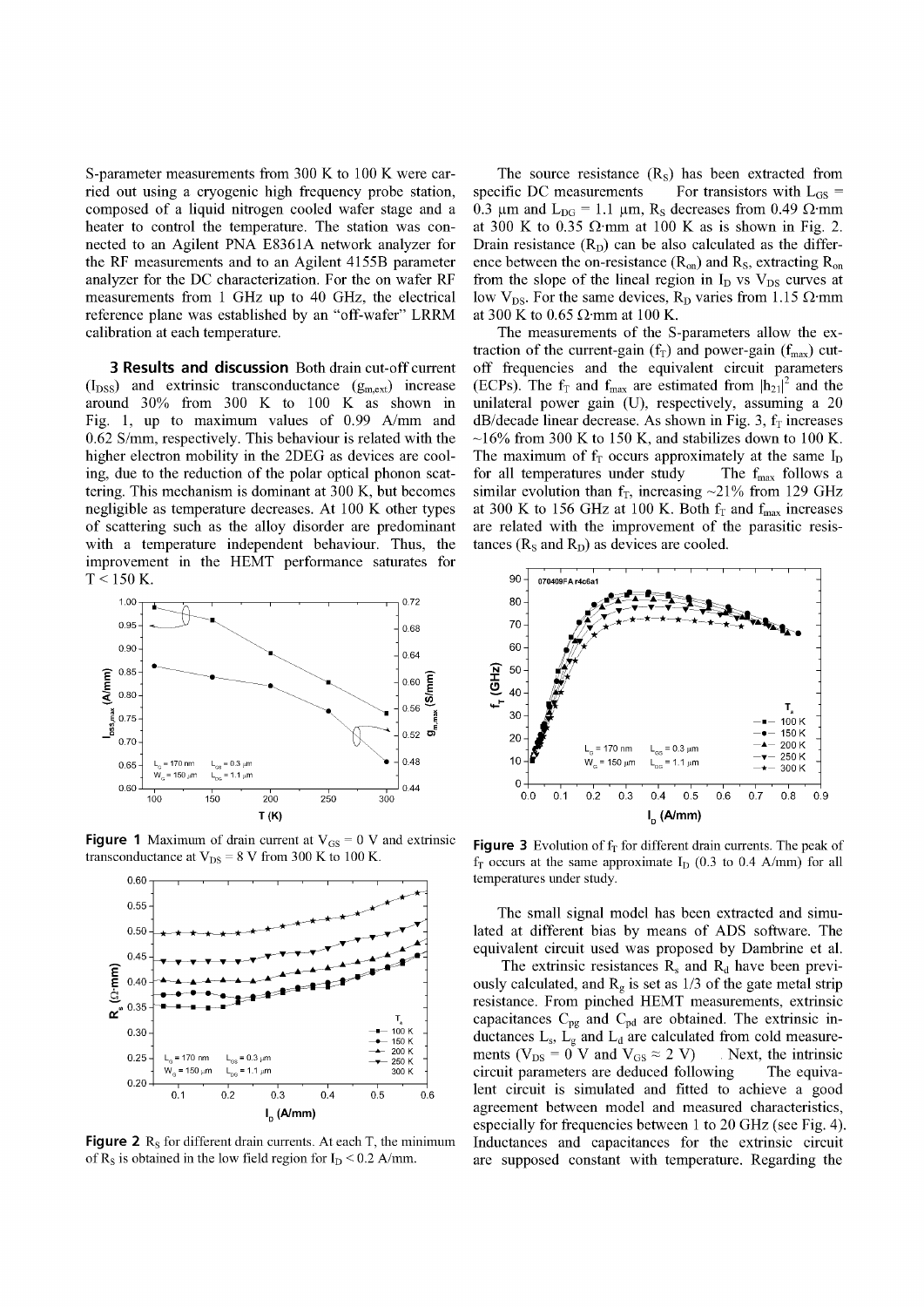

**Figure 4** Comparison between the S-parameters measured with the network analyzer and simulated by ADS from the small signal equivalent circuit.



**Figure 5**  $C_{gd}$  and  $C_{gs}$  temperature evolution for  $V_{DS} = 7$  V with  $V_{GS}$  bias between -2  $\bar{V}$  and 0 V.

intrinsic circuit, all parameters have been calculated for different  $I_D$  (keeping  $V_{DS}$  constant).  $C_{gs}$  and  $C_{gd}$  can be considered temperature independent, since their variations are lower than 7%, as shown in Fig. 5.

In addition, the intrinsic transconductance  $(g_{m, int})$  is almost constant with T, so  $g_{m,ext}$  mainly depends on  $R_s$  as:

$$
g_{m,ext} = \frac{g_{m,int}}{1 + R_S \cdot g_{m,int}}
$$

The output conductance  $(g_{ds})$  decreases  $\sim$ 30% as devices are cooled from 300 K to 100 K, likely due to a better confinement of the electrons in the heterostructure (see Fig. 6). In fact, simulations of the electron density across the transistor show that redistribution of the electrons in the AlGaN/GaN interface when the temperature is lowered (inset to Fig. 6), suggesting an improvement of the isolation of the GaN buffer.

Other intrinsic parameters ( $C_{ds}$ ,  $R_i$  or  $\tau$ ) do not show a clear changes at low T.



**Figure 6** Output conductance evolution from 300 K to 100 K for different drain currents. In the inset, electron density simulations show that low temperatures improve the 2DEG confinement.

**4 Conclusion** Low temperature measurements allow the determination of the dominant limiting factors of the HEMT performance. From 300 K down to 100 K,  $R_s$  and  $R_D$  experience a clear decrease above 40 %, which improves not only the DC performance  $(I_D$  and  $g_{m,ext}$ ) but also  $f_T$  and  $f_{max}$ .

Every 50 K the ECPs of several transistors have been extracted in an accurate way. Apart from the parasitic resistances behaviour,  $g_{ds}$  shows a significant reduction at low temperatures. This fact suggests a better buffer isolation, as also confirmed by the decrease of leakage currents and by the better 2DEG confinement deduced from simulations. Other parameters ( $g_{m, int}$ ,  $\tau$ ,  $C_{gd}$ ,  $C_{gs}$ ) from the small signal model seem to be rather constant with temperature for this type of deep gate transistors.

## References

U. K. Mishra, P. Parikh, and Y. F. Wu, Proc. IEEE 90, 1022 (2002).

Y. F. Wu, A. Saxler, M. Moore, R. P. Smith, S. Sheppard, P. M. Chavarkar, T. Wisleder, U. K. Mishra, and P. Parikh, IEEE Electron Dev. Lett. 25, 117 (2004).

J. Lee and K. J. Webb, IEEE Trans. Microw. Theory Tech. 52, 2 (2004).

Nidhi, T. Palacios, A. Chakraborty, S. Keller, and U. K. Mishra, IEEE Electron Dev. Lett. 27, 877 (2006).

R. Recht, L. McCarthy, L. Shen, C. Poblenz, A. Corrion, J. S. Speck, and U. K. Mishra, 65th DRC digest, 37 (2007).

Y. Pei, L. Shen, T. Palacios, N. A. Fichtenbaum, S. Keller, S. P. Denbaars, and U. K. Mishra, Jpn. J. Appl. Phys. 46, 842 (2007).